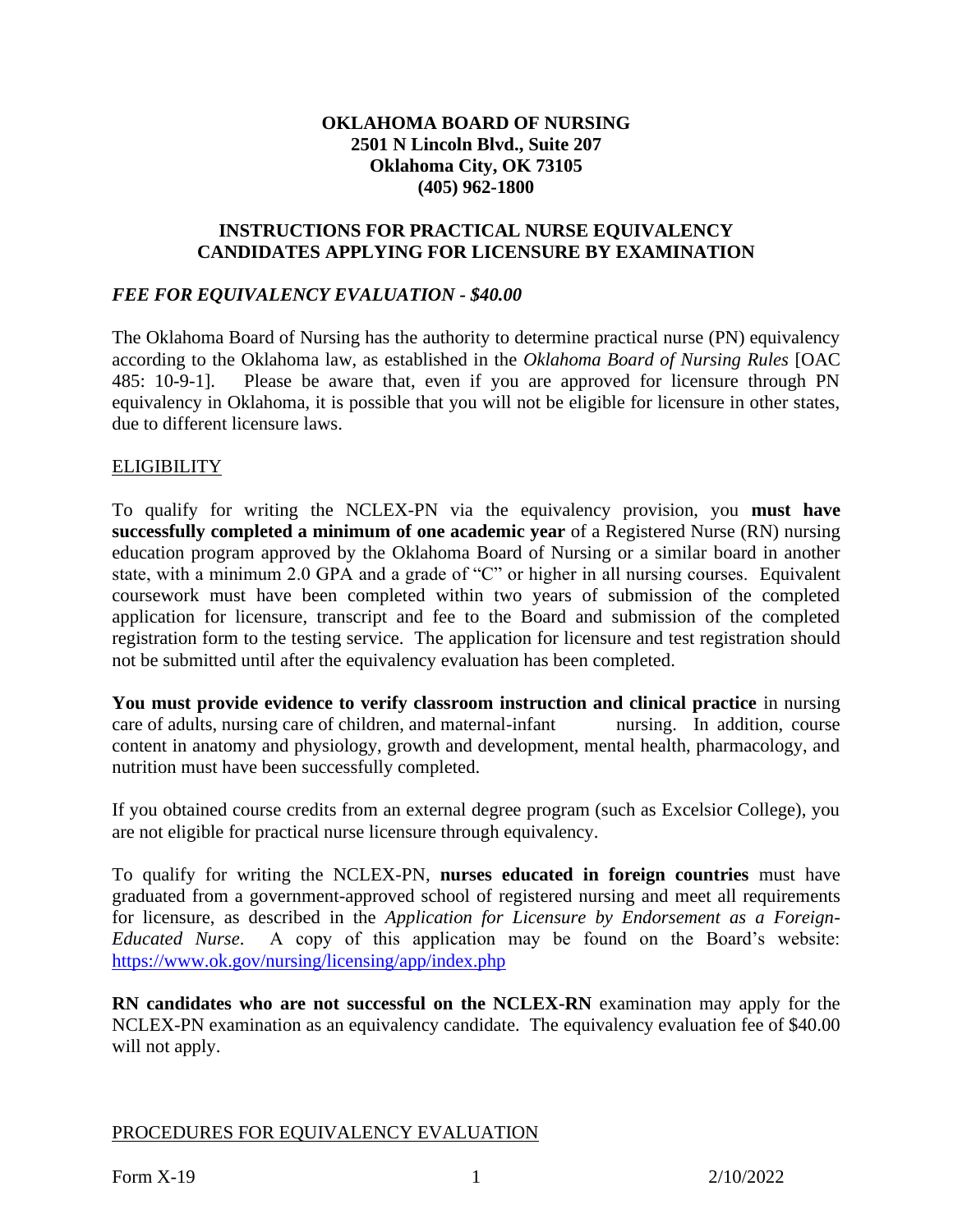- 1. **Review the attached** *Request for Practical Nurse Equivalency Evaluation* **information and reference during the submission of this application via your Nurse Portal account.**
- 2. **Submit the \$40.00 fee with your request.** All PN equivalency candidates must pay this fee, with the exception of graduates of RN programs who did not pass the NCLEX-RN examination. This fee is in addition to the licensure fee and NCLEX examination fee. The fee will not be refunded, even if it is determined that you are ineligible. In accordance with Oklahoma law (59 O.S. §567.7 (E)), the Executive Director shall suspend the license or certificate of a person who submits a check, money draft, or similar instrument for payment of a fee which is not honored by the financial institution named. The suspension becomes effective ten (10) days following delivery by certified mail of written notice of the dishonor and the impending suspension to the person's address on file. Upon notification of suspension, the person may reinstate the authorization to practice upon payment of the fees and any and all costs associated with notice and collection. The suspension shall be exempt from the Administrative Procedures Act.
- 3. Request that the college registrar send an **official transcript directly to the Board office.** Official transcripts must be obtained from **all** colleges you attended if you completed nursing or pre-requisite courses at that college. Transcripts indicating "Issued to Student" will not be accepted.
- 4. Out-of-state candidates and those who are not currently enrolled in a nursing program must upload a **degree plan and course descriptions** for nursing and related courses in order to determine equivalency. The degree plan and course descriptions must be from the time of enrollment in the program. Course syllabi may be required to determine whether curricular requirements have been met. Course descriptions for currentlyenrolled students in Oklahoma RN nursing education programs are on file; therefore, course descriptions are not usually required for these individuals.
- 5. Read the attached *Learning Packet on Legal Rights and Responsibilities of the Practical Nurse*, then complete the post-test during the submission of your application.
- 6. After the equivalency evaluation has been submitted and the information is reviewed, you will receive a message in the Message Center of your Nurse Portal account from the Board office notifying you of your eligibility to apply. After you receive this message, you may submit the application for practical nurse licensure for single state licensure and register with the testing service. The *Application for Practical Nurse Licensure by Examination* may be found in your Nurse Portal account.
- 7. You may obtain information regarding registering for the NCLEX examination from the testing service website: [www.pearsonvue.com/nclex.](http://www.pearsonvue.com/nclex) When completing the NCLEX registration, please use the following program codes:
	- a. If you have partially completed an RN nursing education program, please use the program code US24909700 when registering.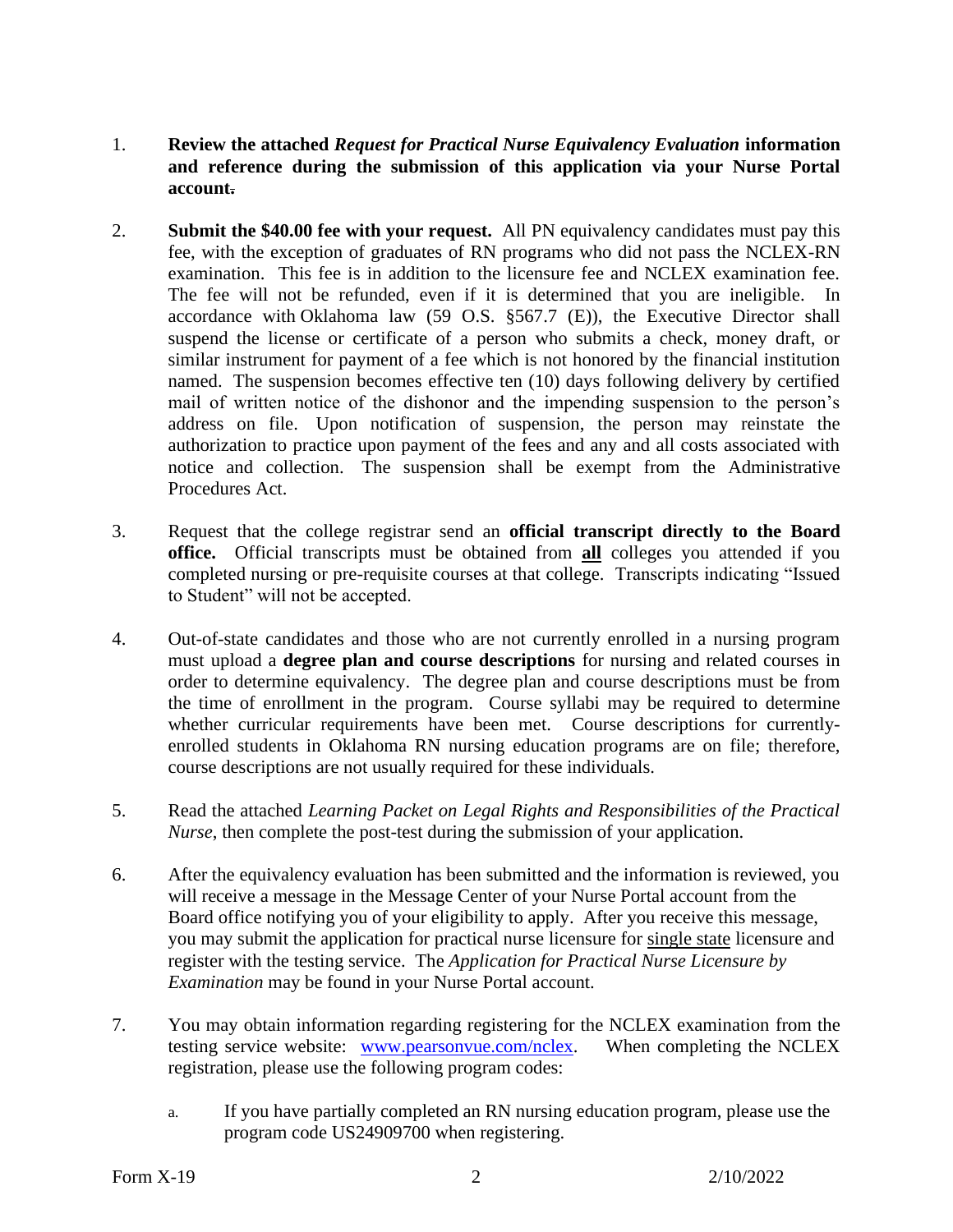b. If you have successfully completed an RN nursing education program in Oklahoma but did not pass the NCLEX-RN, please use the program code US24909900 when registering.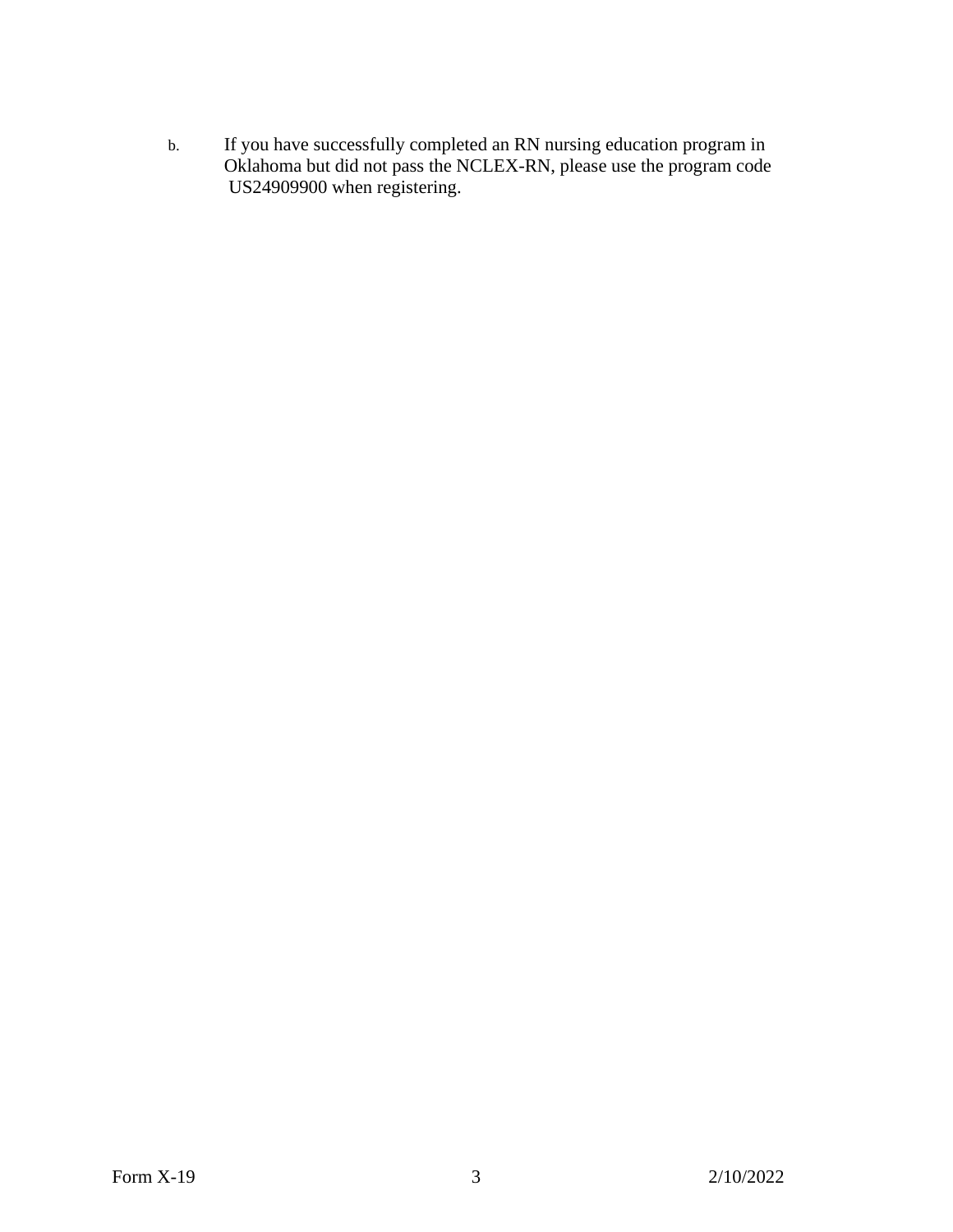## Oklahoma Board of Nursing 2501 North Lincoln Blvd., Suite 207 Oklahoma City, OK 73105 (405) 962-1800

### **LEARNING PACKET FOR PRACTICAL NURSE EQUIVALENCY CANDIDATES: LEGAL RIGHTS AND RESPONSIBILITIES OF LICENSED PRACTICAL NURSES**

#### Introduction

The *Oklahoma Nursing Practice Act (ONPA) and Rules* include provisions for students in stateapproved registered nursing education programs to write the NCLEX-PN licensure examination after completion of courses that have been identified as equivalent. The following unit is an introduction to the legal rights and responsibilities of the Licensed Practical Nurse. This unit must be completed and the post-test returned to the Oklahoma Board of Nursing with the request for equivalency evaluation.

#### **Objectives**

- 1. Describe the purpose and components of the Oklahoma Nursing Practice Act.
- 2. Identify functions of the Oklahoma Board of Nursing.
- 3. List qualifications for licensure as a practical nurse, according to the ONPA.
- 4. Identify legal implications regarding licensure of nurses.
- 5. List violations to the ONPA that may lead to disciplinary action.
- 6. Compare the scope of practice of the Licensed Practical Nurse and the Registered Nurse.
- 7. Describe limits of practice for the Licensed Practical Nurse.

# *The Oklahoma Nursing Practice Act and Rules*

The *Oklahoma Nursing Practice Act* (ONPA) was initially passed in 1953 and has been periodically amended since that time to ensure that it is current. The act places the regulation of education, certification and licensure of Registered Nurses (RNs) and Licensed Practical Nurses (LPNs) or Advanced Unlicensed Assistive Persons (AUAs), and the practice of registered or practical nursing or advanced unlicensed assistance under the control of the Oklahoma Board of Nursing. It requires that only those persons who are qualified shall be authorized to practice nursing or advanced unlicensed assistance.

The Board is authorized to promulgate rules to carry out the provisions of the ONPA. These rules are periodically revised through the administrative rule-making process. These rules are published and have the same effect as the law. Registered Nurses and Licensed Practical Nurses are required to practice in accordance with the *Oklahoma Nursing Practice Act and Rules*.

The *Oklahoma Nursing Practice Act* describes qualifications for licensure as a Registered Nurse or Licensed Practical Nurse, provides a mechanism for licensure for Advanced Practice Registered Nurses and for recognition of prescriptive authority, establishes grounds for disciplinary action, identifies exceptions to the act, provides the mechanism for approval and survey of nursing education programs, and establishes a peer assistance program.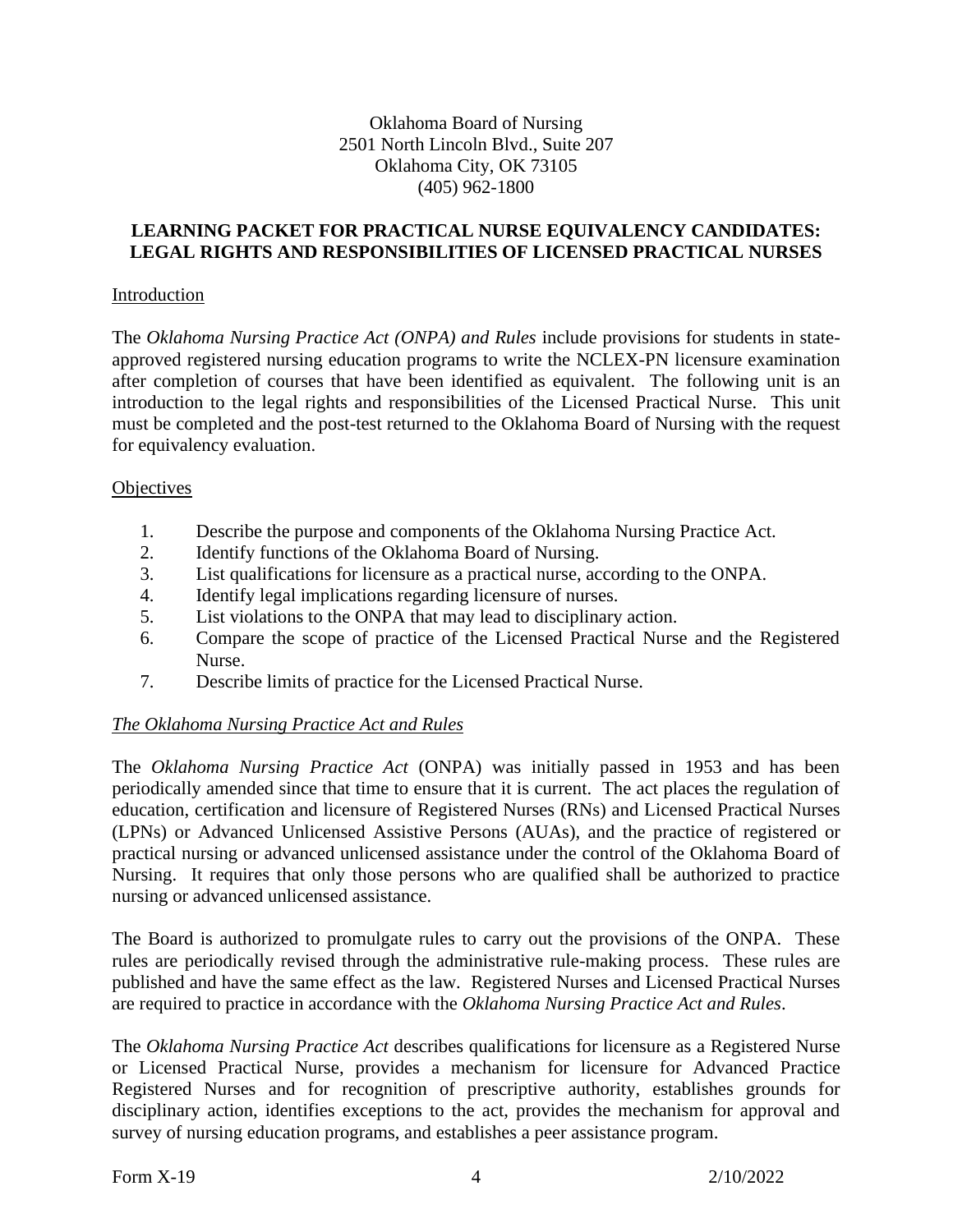## Oklahoma Board of Nursing

The Oklahoma Board of Nursing was established in the ONPA to carry out the provisions of the Act and the *Rules*. According to the *Rules*, the Board has the following functions:

- 1. Adopt and revise such rules and regulations not inconsistent with the *Oklahoma Nursing Practice Act;*
- 2. Prescribe standards for education programs preparing persons for licensure to practice practical nursing, registered nursing, or advanced practice registered nursing; or for certification as an Advanced Unlicensed Assistant;
- 3. Provide for surveys of such education programs;
- 4. Approve such education programs for the preparation for licensure to practice practical nursing, registered nursing, or advanced practice registered nursing; or for certification as an Advanced Unlicensed Assistant; as shall meet the requirements of this statute and of the Board;
- 5. Deny, or withdraw approval of education programs for failure to meet or maintain prescribed standards required by this statute and by the Board;
- 6. Examine applicants for licensure, certification, and/or recognition; and issue, renew, and reinstate the licenses, certificates, and recognitions of duly qualified applicants;
- 7. Establish requirements licensure to practice practical nursing, registered nursing, or advanced practice registered nursing, and requirements for certification to practice as an Advanced Unlicensed Assistant;
- 8. Conduct hearings upon charges calling for disciplinary action;
- 9. Provide consultation, conduct conferences, forums, studies and research on nursing education and practice; and
- 10. Approve the agency's budget and authorize disbursement of the funds by the Executive Director.

The Oklahoma Board of Nursing consists of eleven members who are appointed by the Governor and who represent specified areas of practice and education. Two of the members represent the public and are not nurses. The Board meets every other month to conduct business and disciplinary hearings. These meetings are open to the public. The Board employs an Executive Director and other staff as needed to carry out the day-to-day operations of the Board. The Board receives no state-appropriated funding. All activities of the Board are funded through nursing licensure and other related fees.

# Qualifications for Licensure as a Practical Nurse

In order to apply for licensure as a practical nurse, an applicant must be at least 18 years of age, must have successfully completed a state Board-approved program of practical nursing or equivalent courses as designated in the *Rules*, have submitted a criminal history records search, and must have met such other reasonable preliminary qualification requirements as the Board may prescribe.

Applicants for nursing licensure must have never been convicted in this state, the United States or another state of any felony, unless five years have elapsed since the date of the criminal conviction or the termination of any probation or other requirements imposed by the sentencing court, or a presidential or gubernatorial pardon has been received.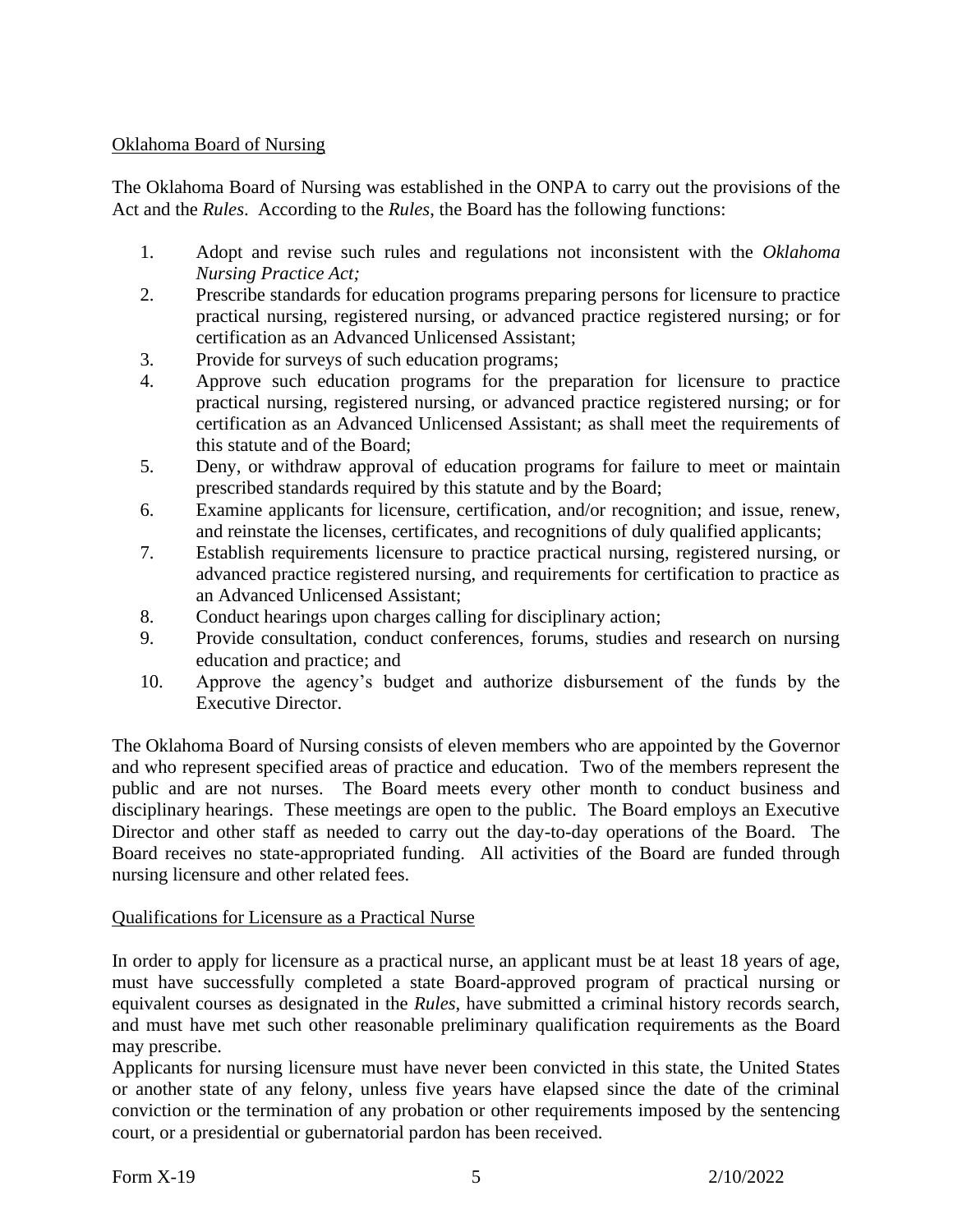# Legal Implications Regarding Licensure

All Registered and Licensed Practical Nurses should be thoroughly familiar with the *Oklahoma Nursing Practice Act* and the *Rules*. These documents are the legal basis for their practice. Each nurse should read these documents carefully and use them for future reference. All nurses are individually responsible for ensuring that they are practicing within the scope of practice as identified in the act and the rules. In addition, all nurses must have the knowledge and skills needed to perform the functions required in their positions.

The nursing license is renewed every two years: Registered Nurses renew during even-numbered years and Licensed Practical Nurses renew during odd-numbered years. The nurse's license will expire on the last day of his/her birth month during the renewal year. Depending on the approval date of the initial license in Oklahoma, the initial license may expire before the end of two years. The Board will mail a courtesy renewal notice to the current address on file in the office approximately three months prior to the expiration of the license. It is up to the individual nurse to ensure that the license is renewed in a timely manner. It is essential that each nurse notify the Board promptly of a name change and/or a change of address, in order to ensure that the renewal notice is sent to the correct name and address. **All Registered and Licensed Practical Nurses are required by law to notify the Board of a name change and/or a change of address within 30 days of the change.**

In accordance with 59 O.S. §567.14B, "Any person licensed or certified by the Oklahoma Board of Nursing who provides direct care to patients shall, while on duty, wear an insignia or badge identifying the license or certification issued to such person by the Board."

#### Violations of the ONPA

The Oklahoma Board of Nursing has the power to deny, revoke, or suspend any license to practice registered nursing or licensed practical nursing, to assess administrative penalties, or to otherwise discipline a licensee or advanced unlicensed assistive person. Nurse investigators employed by the Board investigate all reported violations to the act. The Board will conduct a hearing and will take disciplinary action, if there is evidence to support such a violation. The following actions are included as violations of the act and are grounds for disciplinary action:

- 1. Is guilty of deceit or material misrepresentation in procuring or attempting to procure:
	- a. A license to practice registered nursing, licensed practical nursing, or recognition to practice advanced practice nursing, or
	- b. Certification as an advanced unlicensed assistive person;
- 2. Is guilty of a felony, or any offense reasonably related to the qualifications, functions or duties of any licensee or advanced unlicensed assistant, or any offense an essential element of which is fraud, dishonesty, or an act of violence, or for any offense involving moral turpitude, whether or not sentence is imposed, or any conduct resulting in the revocation of a deterred or suspended sentence or probation imposed pursuant to such a conviction;
- 3. Fails to adequately care for patients or to conform to the minimum standards of acceptable nursing or advanced unlicensed assistant practice that, in the opinion of the Board, unnecessarily exposes a patient or other person to risk of harm;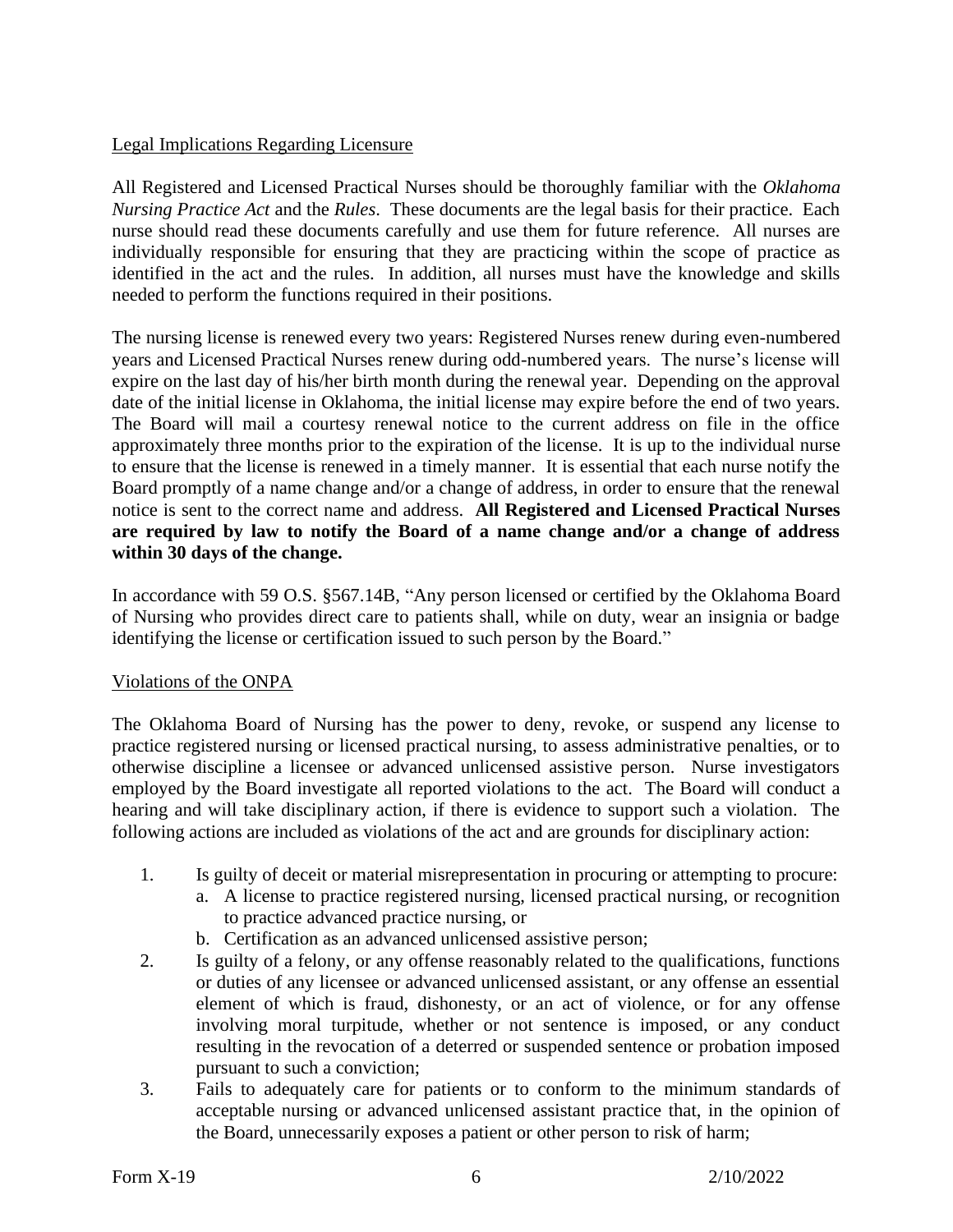- 4. Is intemperate in the use of alcohol or drugs, which use the Board determines endangers or could endanger patients;
- 5. Exhibits through a pattern of practice or other behavior actual or potential inability to practice nursing with sufficient knowledge or reasonable skills and safety due to impairment caused by illness, use of alcohol, drugs, chemicals or any other substance, or as a result of any mental or physical condition, including deterioration through the aging process or loss of motor skills, mental illness, or disability that results in inability to practice with reasonable judgment, skill or safety; provided, however, the provisions of this paragraph shall not be utilized in a manner that conflicts with the provisions of the Americans with Disabilities Act;
- 6. Has been adjudicated as mentally incompetent, mentally ill, chemically dependent or dangerous to the public or has been committed by a court of competent jurisdiction, within or without this state;
- 7. Is guilty of unprofessional conduct as defined in the rules of the Board;
- 8. Is guilty of any act that jeopardizes a patient's life, health or safety as defined in the rules of the Board;
- 9. Violated a rule promulgated by the Board, an order of the Board, or a state or federal law relating to the practice of registered, practical or advanced practice nursing or advanced unlicensed assisting, or a state or federal narcotics or controlled substance law;
- 10. Has had disciplinary actions taken against the individual's registered or practical nursing license, advanced unlicensed assistive certification, or any health-related license, in this or any state, territory or country;
- 11. Has defaulted from the Peer Assistance Program for any reason;
- 12. Fails to maintain professional boundaries with patients, as defined in the Board rules; or
- 13. Engages in sexual misconduct, as defined in Board rules, with a current or former patient or key party, inside or outside the health care setting.

# Scope of Practice for the LPN and RN

The practice of nursing is defined in the ONPA as "the performance of services provided for purposes of nursing diagnosis and treatment of human responses to actual or potential health problems consistent with education preparation. Knowledge and skill are the basis for assessment, analysis, planning, intervention, and evaluation used in the promotion and maintenance of health and nursing management of illness, injury, infirmity, restoration or optimal function, or death with dignity. Practice is based on understanding the human condition across the human lifespan and understanding the relationship of the individual within the environment. This practice includes execution of the medical regime including the administration of medications and treatments prescribed by any person authorized by state law to so prescribe".

Registered Nurses are prepared in nursing education programs offered in colleges and universities. Registered Nurses have completed general education courses in social and behavioral sciences, biological and physical sciences, and the humanities. In addition, Registered Nurses have successfully completed nursing courses that prepare them for the full scope of nursing practice, including the following roles: